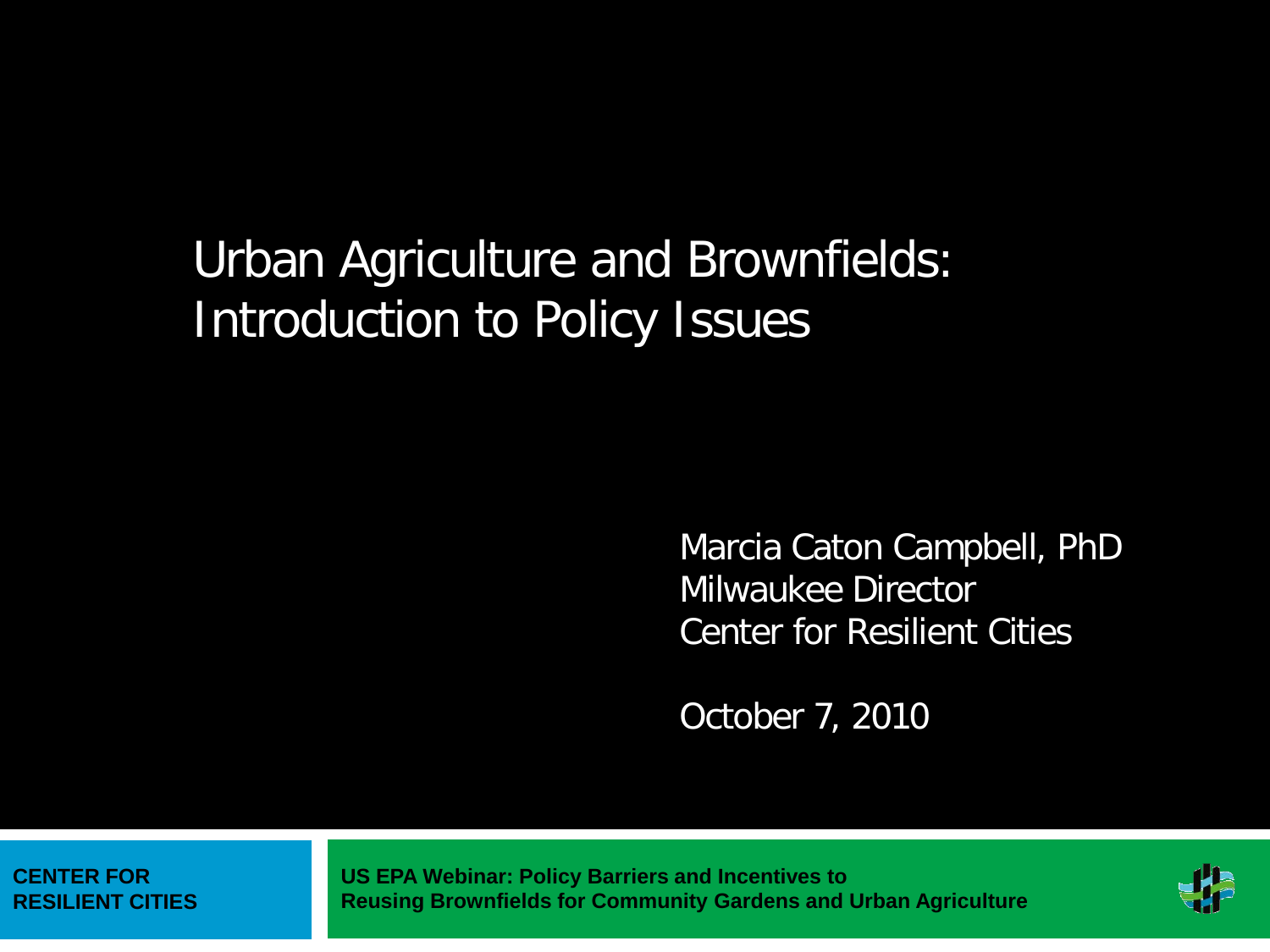| WHO we are    | Urban planners & policy formulators<br>Landscape architects<br>Community food activists<br>Public health & built environment consultants |
|---------------|------------------------------------------------------------------------------------------------------------------------------------------|
| WHERE we work | Milwaukee & Madison, WI                                                                                                                  |

WHAT we do

We provide oversight and tools that give urban communities the ability to improve their natural environment, citizen health, and local economy, increasing their resilience to system stressors.

**CENTER FOR RESILIENT CITIES** 

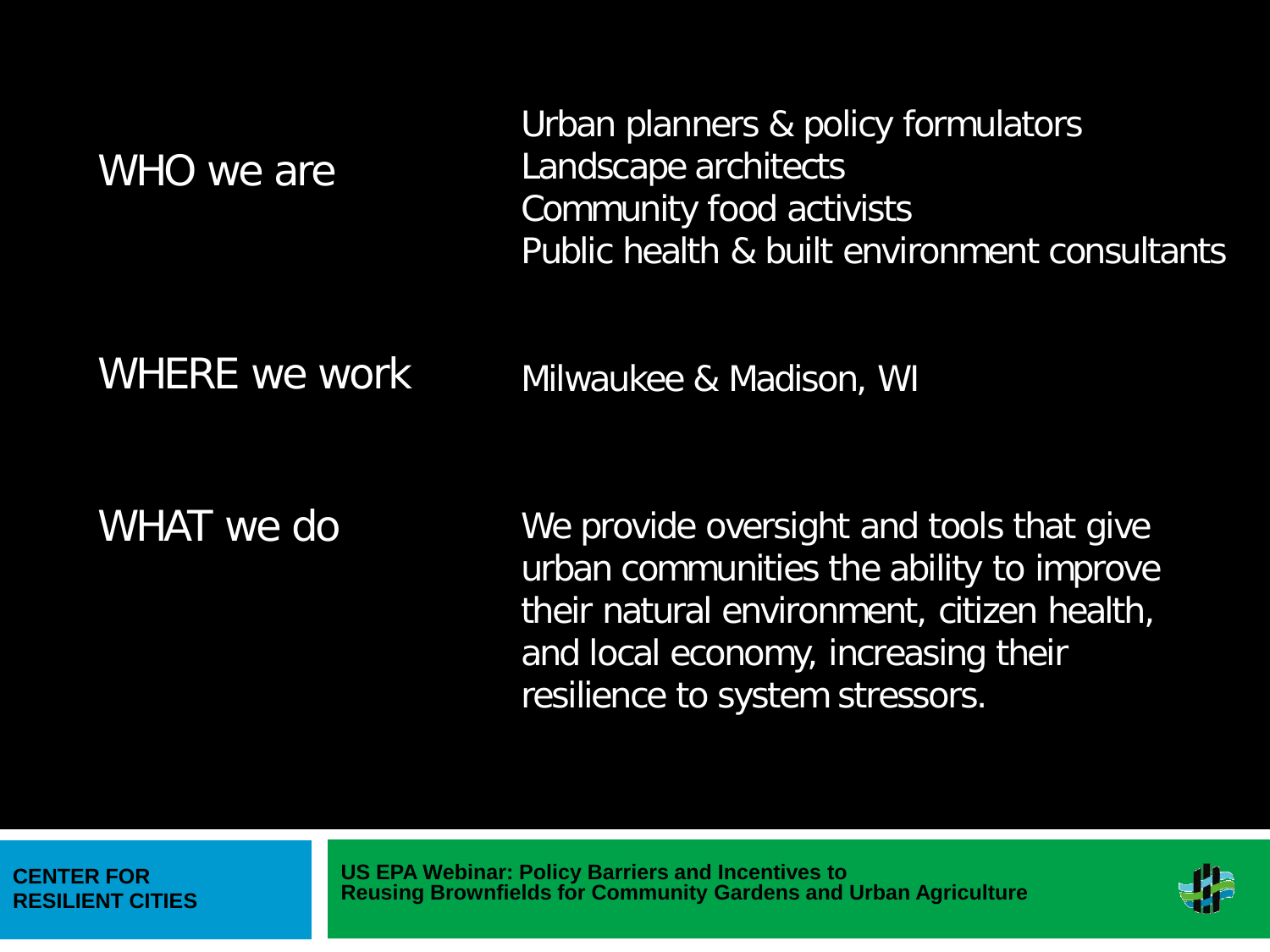### **Urban Agriculture: Growing Healthy, Sustainable Places**



Kimberley Hodgson, Marcia Caton Campbell, and Martin Bailkey

### **Cities Studied**

Baltimore, MD Chicago, IL Cleveland, OH Kansas City, KS & MO) Milwaukee, WI Minneapolis, MN New Orleans, LA Philadelphia, PA Seattle/King County, WA Toronto, ON Vancouver, BC

merican Planning Association **Hanning Advisory Service** ort Number 563

#### **CENTER FOR RESILIENT CITIES**

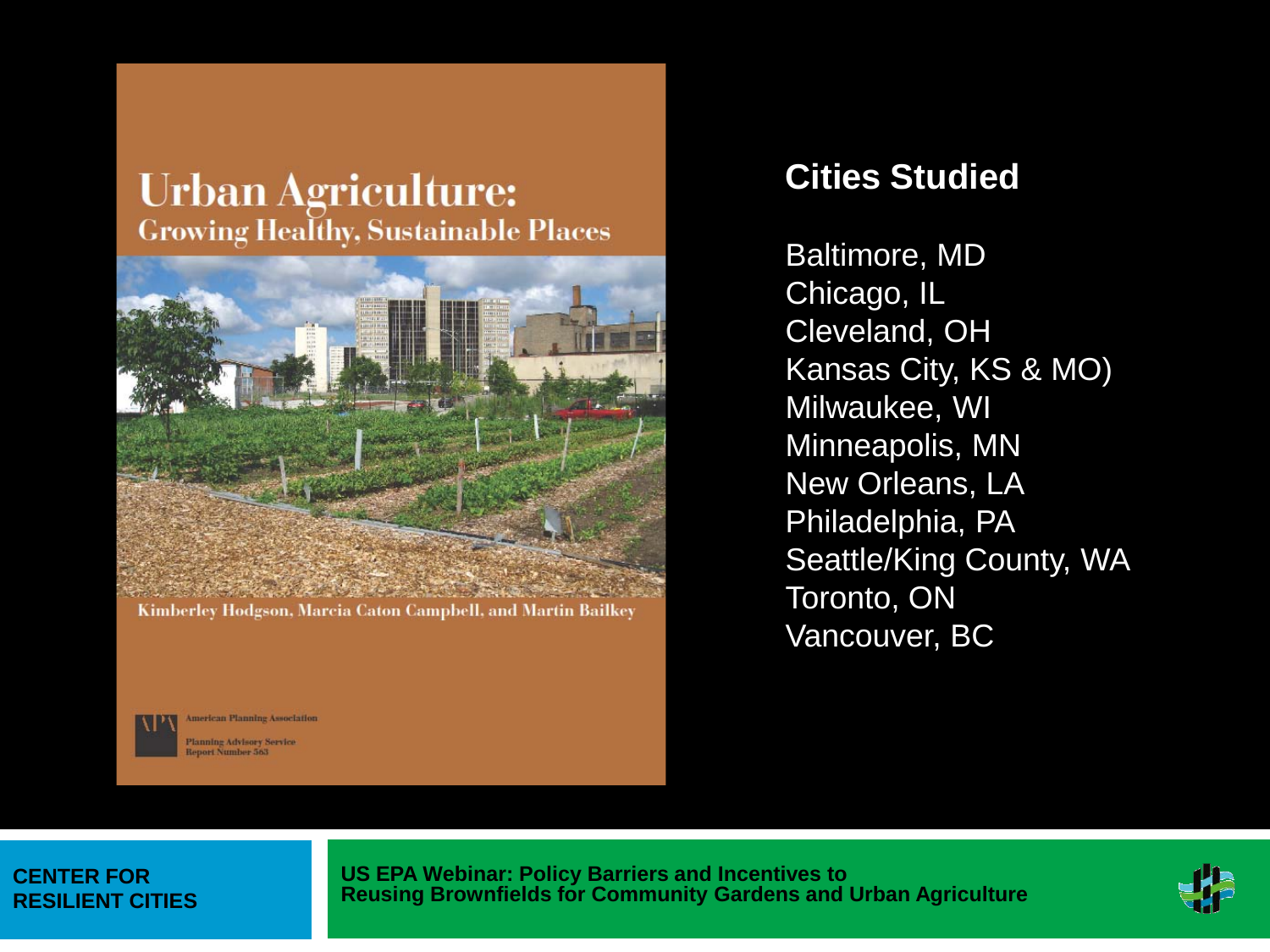#### Rural-Urban Agriculture and Food System Continuum



This diagram was created by Kimberley Hodgson and based on the rural-urban transect model created by Andres Duany.

#### **CENTER FOR RESILIENT CITIES**

© American Planning Association

Hodgson, Caton Campbell & Bailkey, *Urban Agriculture: Growing Healthy, Sustainable Places* (Chicago: American Planning Association, forthcoming)

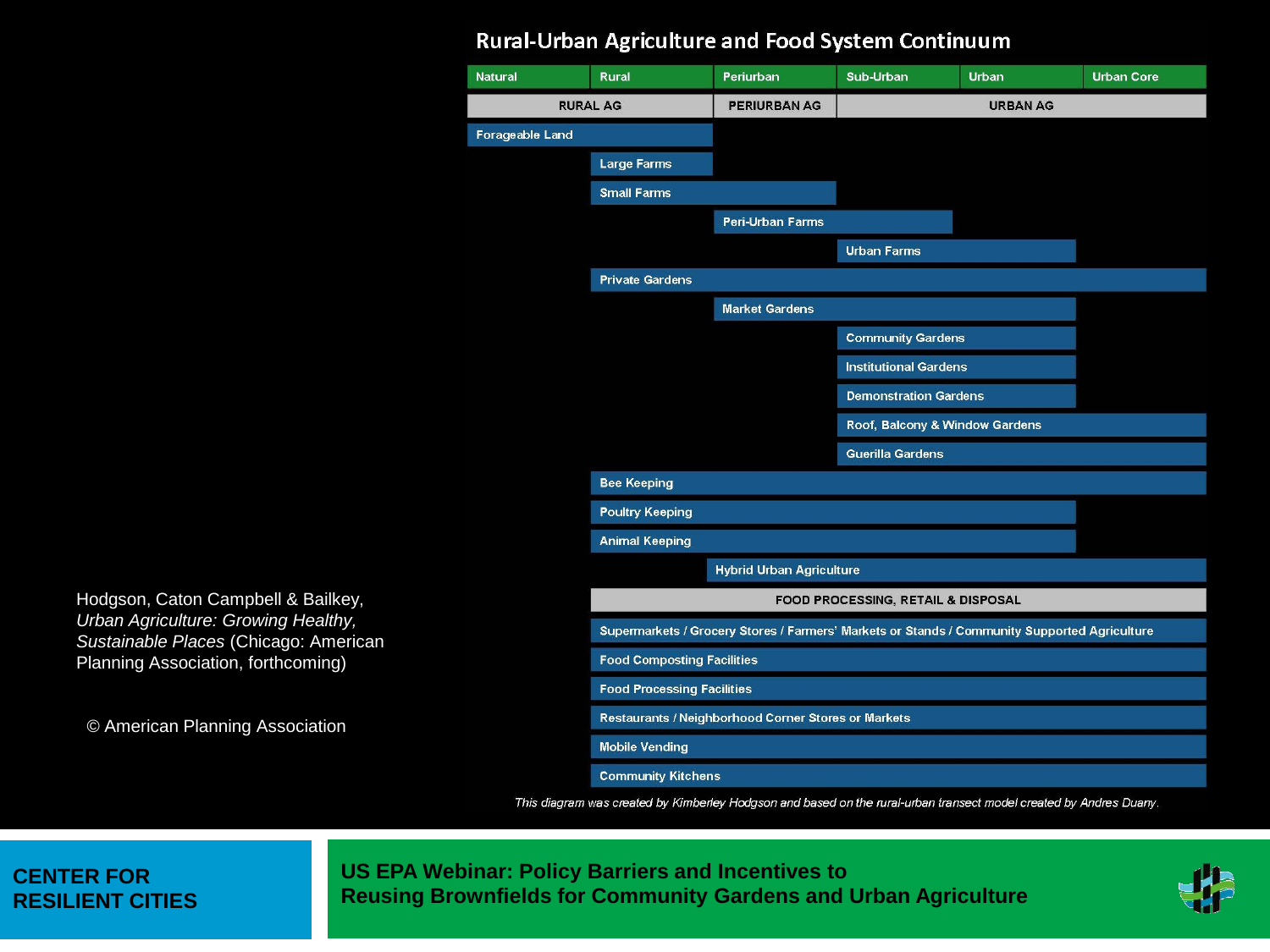# **Key Factors Affecting Urban Agriculture**

| Little Gov't Influence | Considerable Gov't Influence               |
|------------------------|--------------------------------------------|
| <b>Climate</b>         | <b>Growing space</b>                       |
| Weather                | Healthy, uncontaminated soil & water       |
| Light                  | Labor                                      |
| Insects & pests        | Financial & technical assistance           |
|                        | Agricultural skills & knowledge            |
|                        | Processing & transportation infrastructure |
|                        | <b>Distribution channels</b>               |
|                        | <b>Consumer demand</b>                     |

#### **CENTER FOR RESILIENT CITIES**

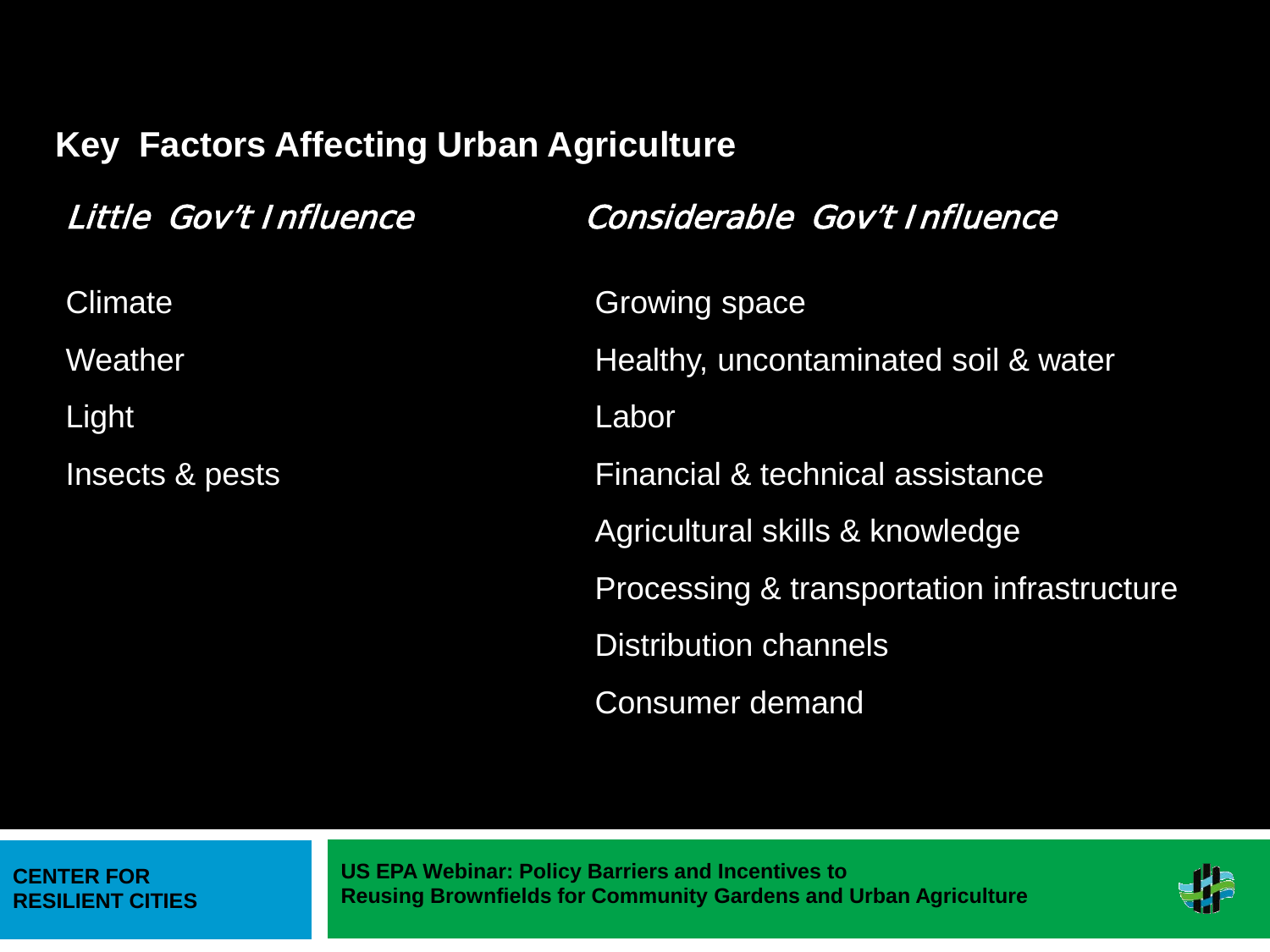# **Critical Issue Areas Identified Across the U.S.**

## Land

- Availability of growing space
- Secure land tenure
- Size of parcel(s), location & siting
- Existing land use policies (favorable or creating barriers)

# Natural Resources

- Soil & water quality
- Compost
- Availability & access to water

## **Operations**

- Scale, volume & access to market
- Human, financial & technical resources
- Entrepreneurial operations (processing & added value)

### **Other**

• Security & vandalism